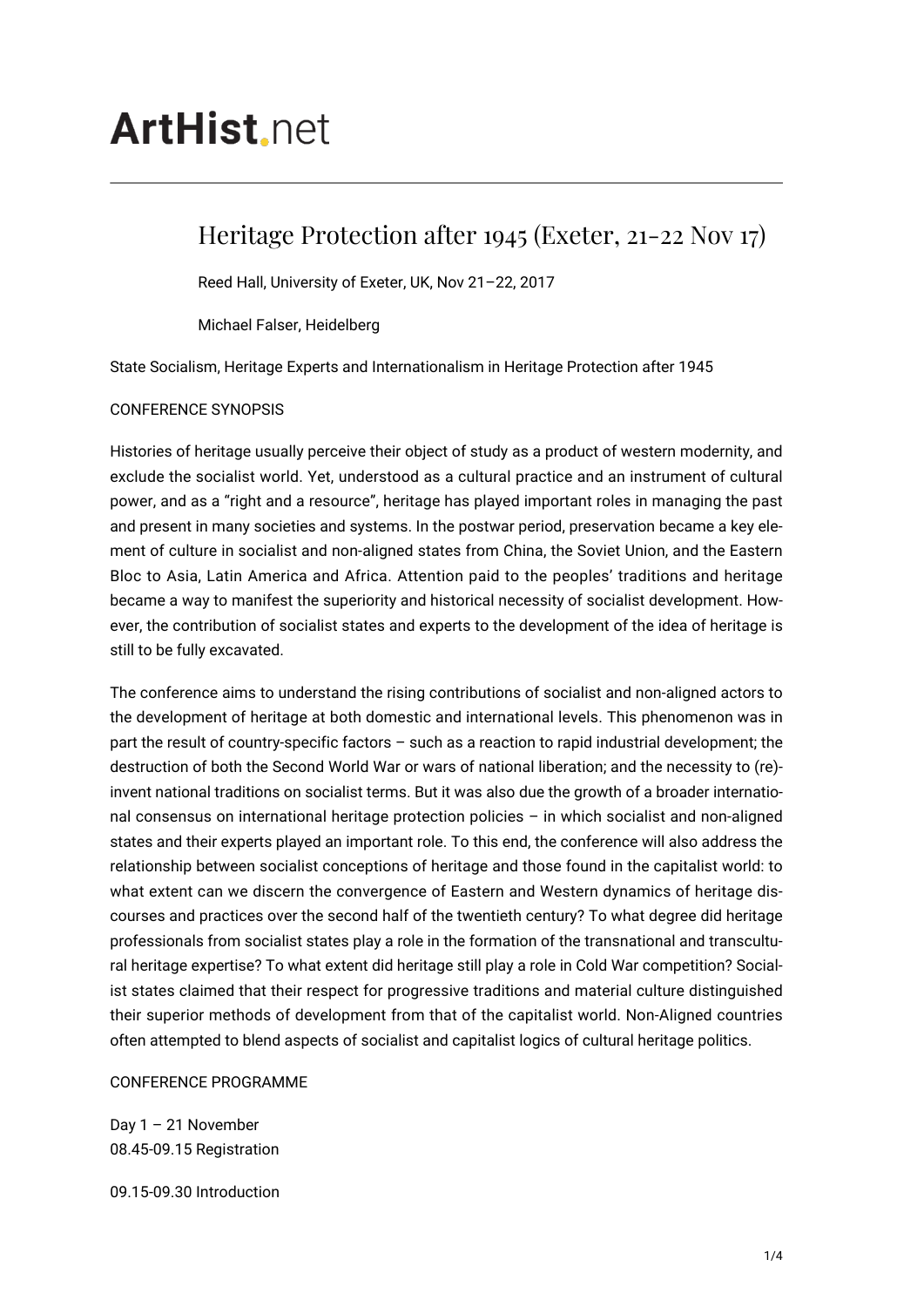ArtHist.net

09.30-10.30 Panel 1: Transnational Circulations of Heritage Concepts and Ideas (Part 1) Chair James Mark Discussant Michael Falser

Nikolai Vukov (Bulgarian Academy of Sciences) Ethnographising the Past, Ideologising the Present: Traditional Heritage as an Ideological Resource and International Asset in Eastern Europe after 1945

Yao Yuan (Nanjing University) International Factors in Shaping Chinese Heritage Conservation Policy

10.30-10.45 Refreshment Break

10.45-12.00 Panel 1: Transnational Circulations of Heritage Concepts and Ideas (Part 2) Chair Corinne Geering Discussant Nelly Bekus

Marko Spikic (University of Zagreb) Between Exceptionalism and Internationalism: Ethics and Politics of the Conservation System in People's Republic of Croatia of the 1950s

Pablo Gonzalez (University of Lisbon) A Rebel Heritage for the Cuban Revolution: Socialist Internationalism, Art and Soviet Influence

12.00-13.00 Keynote Lecture: Stephen Smith (University of Oxford) Heritage in Contention: the Soviet Union and China after 1945

13.00-14.30 Lunch

14.30-16.00 Panel 2: International Organisations and Socialist Heritage Chair Kate Cowcher Discussant Nikolai Vukov

Nelly Bekus (University of Exeter) Tracing Multiple Logics in Soviet Heritage-Making: Pan-Soviet, National and International Agencies of Cultural Power

Corinne Geering (Justus-Liebig-University Giessen) World Heritage beyond UNESCO: Soviet Approaches to World Heritage before 1988

Emanuela Grama (Carnegie Mellon University) International mediations: UNESCO visits to Romania at the end of the Cold War or heritage as a right to place

16.00-16.15 Refreshment Break

16.15-17.15 Panel 3: South East Asia and Socialist Heritage Chair Natalia Telepneva Discussant James Mark

Michael Falser (Heidelberg University – Université Bordeaux-Montaigne) Cold War and non-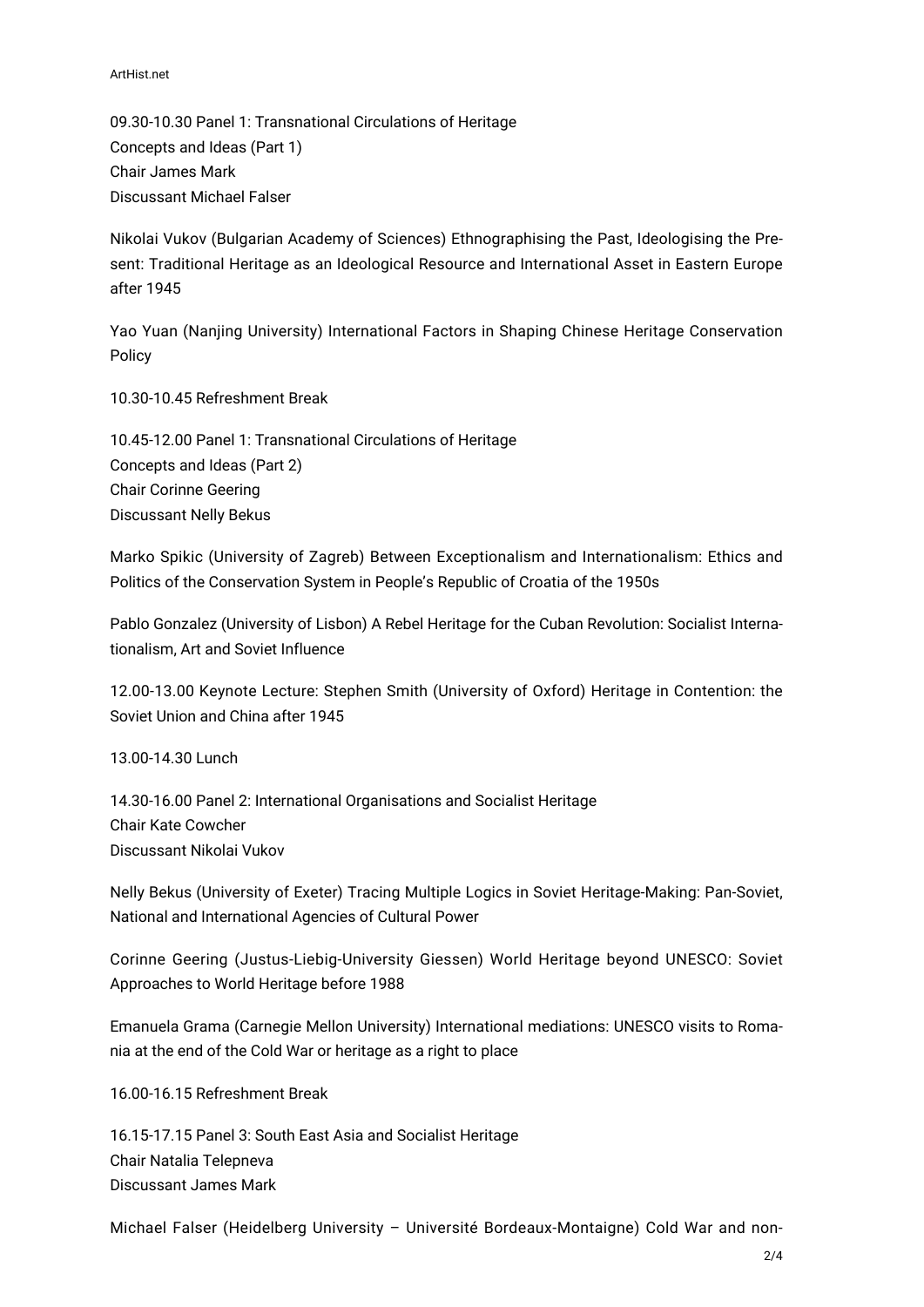aligned heritage politics in South and South-East Asia

Alicja Gzowska (University of Warsaw) One man's dream? Polish conservation experts in Vietnam

19.00 Drinks Reception – Devon and Exeter Institution

20.00 Conference Dinner – Rendezvous

Day 2 – 22 November 09.00 – 10.30 Panel 4: The Development of Socialist Ideas of Heritage in Africa (Part 1) Chair Nelly Bekus Discussant Paul Betts

Kate Cowcher (University of Maryland) Origin Myths and Incarcerations: Ethiopia's National Museum amidst socialist revolution

Piotr Marciniak (Poznan University of Technology) From Warsaw to Faras. The Polish School of Reconstruction and Conservation of Monuments and Sites: People, Doctrine and History

Natalia Telepneva (University of Warwick) The Soviet-Somali Archaeological Expedition and the Global Struggle for the Horn of Africa

10.30-10.45 Refreshment break

10.45-11.45 Panel 4: The Development of Socialist Ideas of Heritage in Africa (Part 2) Chair Michael Falser Discussant Marko Spikic

Nadine Siegert (University of Bayreuth) (Re)activated heritage. State-sponsored socialist propaganda and architecture in the Luanda cityscape

Nina Díaz Fernández (University of Ljubljana) Yugoslav Experts and the Protection of Monuments in the Third world

11.45-13.00 Round Table

Paul Betts (University of Oxford)

Michael Falser (Heidelberg University – Université Bordeaux-Montaigne)

James Mark (University of Exeter)

13.00 Farewell Lunch

Conference Convenors:

Professor James Mark and Dr. Nelly Bekus University of Exeter and 1989 after 1989